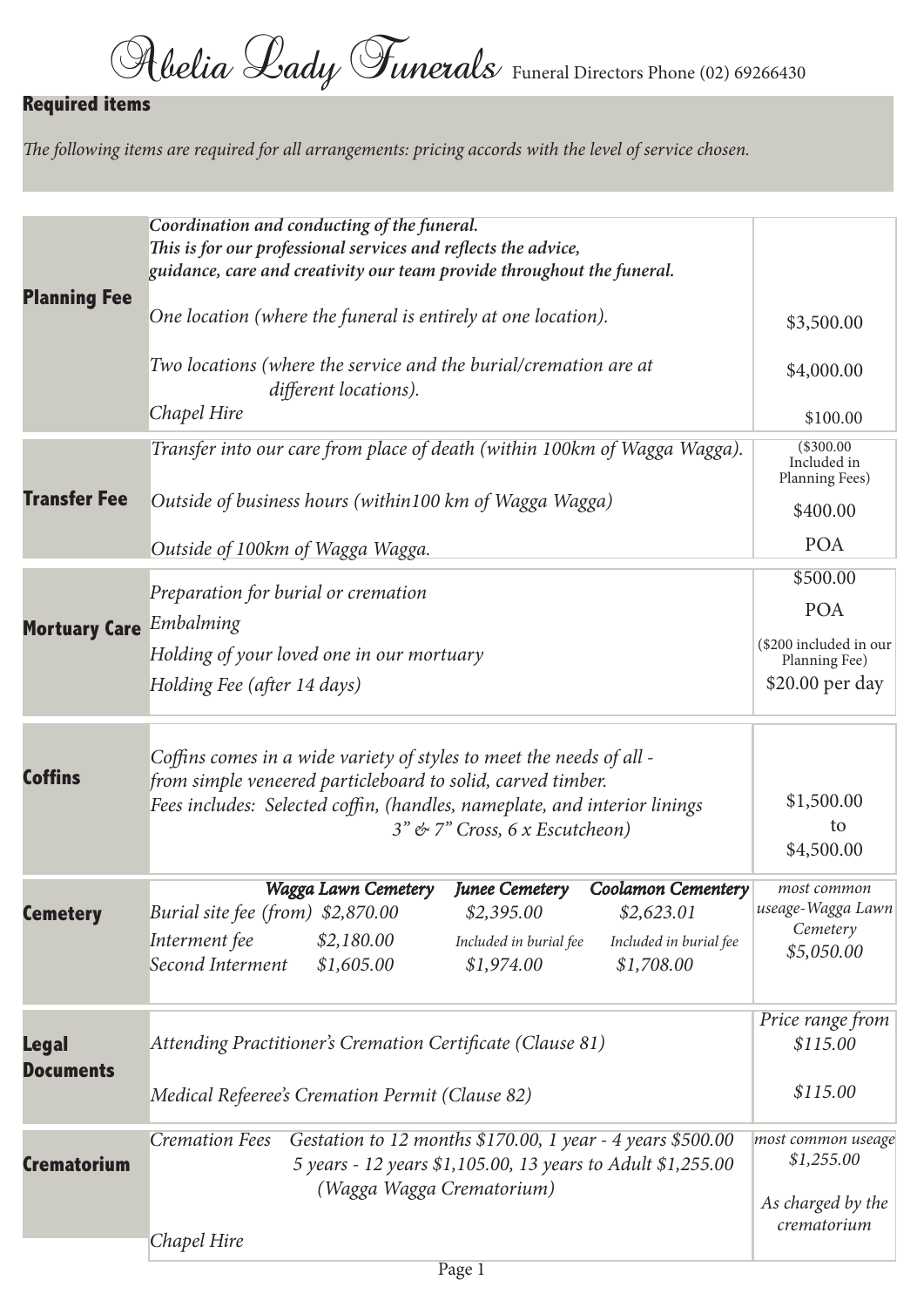Rbelia Lady Funerals Funeral Directors Phone (02) 69266430

#### **Optional items**

The following items maybe chosen at your descretion, pricing accords with the level of service elected.

| <b>Viewing</b>                           | At Abelia Lady Funerals (between 9.00am to 5.00pm)                                                                                      | \$200.00<br>(Included in our     |
|------------------------------------------|-----------------------------------------------------------------------------------------------------------------------------------------|----------------------------------|
| Where requested<br>and if possible       | At Abelia Lady Funerals (After hours)                                                                                                   | Planning Fee)<br>\$275.00        |
| <b>Venue</b><br>For the Service          | Venue of choice                                                                                                                         | As charged by<br>the supplier    |
| <b>Vehicles</b>                          | Mourning car (up to four passengers)                                                                                                    | from \$400.00                    |
| <b>Clergy or</b>                         | Clergy fees                                                                                                                             | As charged by<br>the Clergy      |
| <b>Celebrant</b>                         | Celebrant fees                                                                                                                          | As charged by<br>the Celebrant   |
| <b>Legal Documents</b> Death Certificate |                                                                                                                                         | from<br>\$66.00                  |
| <b>Stationery and</b><br>personalisation | Memorial Book (guest register to be signed by attendees at the service)<br>Orders of Service: (minimum order 50)                        | \$80.00                          |
|                                          | Full colour 4 pages x A5 (140 gsm) booklet<br>Full colour 8 pages x A5 (140 gsm) booklet<br>Full colour 12 pages x A5 (140 gsm) booklet | \$150.00<br>\$200.00<br>\$300.00 |
|                                          | Tribute - Pictoral presentation compiled by Abelia Lady Funerals                                                                        | POA                              |
|                                          | Musicians and vocalists                                                                                                                 | As charged by<br>the supplier    |
|                                          | Photography, videography and livestreaming                                                                                              | As charged by<br>the supplier    |
| <b>Flowers</b>                           | Family floral tribute - Florist of choice                                                                                               | As charged by<br>the supplier    |
| <b>Memorialisation</b>                   | Monumental Work -<br><b>Monuments</b><br>Headstones<br>Inscriptions                                                                     | POA                              |

**We believe in affordable, transparent pricing. Before entering in to any agreement with Abelia Lady Funerals, you will be provided with a full written quotation. All prices are GST inclusive.**